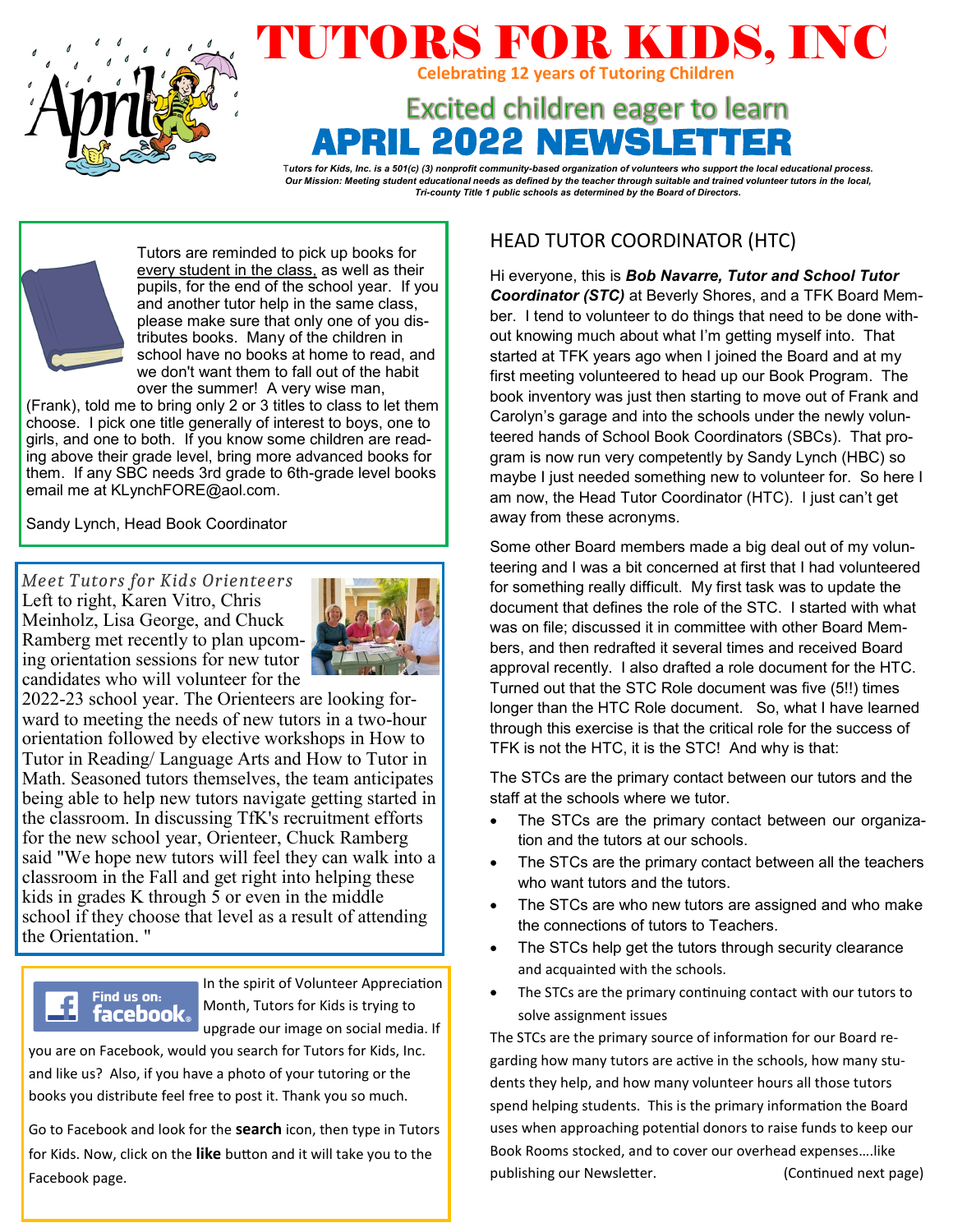So, all that the HTC needs to do is to help find STCs for all our schools and then support them as they do all the real work listed above. If you are an STC, I thank you for your efforts and I am so glad to be your HTC. If you are a Tutor, I suggest you get to know your STC, and, perhaps you might be willing to understudy your STC so that down the road you can step into that most important role and help keep all our wonderful tutors tutoring.

#### *Bob Navarre, the new Head School Tutor Coordi-*

*nator (HSTC*) has called a meeting for all the STCs for **Wednesday April 27th at the Colony Recreation Center starting at 3 PM**. It is very important to hear a report from each STC about this past year at their school. Situations vary tremendously and for many it has been

very confusing and disappointing. This is a critical meeting to look at this year and plan for next year.



### **Amazon Smile Contributes to Tutors for Kids**

Amazon Smile continues to fund Tutors for Kids based on your purchases through the Amazon Smile website when you place your order. You will pay no more than on the regular Amazon website but Amazon, through its foundation, will contribute to Tutors for Kids. Thank you for using Amazon Smile to make your purchases.

### [http://smile.amazon.com/ch/45](http://smile.amazon.com/ch/45-4815598)- [481558](http://smile.amazon.com/ch/45-4815598)

#### APRIL FACTS

Most of us look forward to April as as spring returns with warm temperatures, blooming flowers, and many outdoor festivals. There are a lot of fun facts and



celebrations in April– let's start it off with a laugh!

Did you ever wonder how April Fool's Day started? It is speculated that the custom of April Fools began in France during the 16th century after the New year calendar was moved from April 1st to January 1st. Those who continued to celebrate the April new year were considered fools, and often the victims of practical jokes. Today we just like to have a little fun with our friends!

Source: https://educate.today/posts/april-fun-facts

#### ANSWERS –

Haley's Cookout

1. How many hot dogs were in the package that Haley bought? The answer is: 10

2. How many hot dog buns were in the package that Haley bought? The answer is: 8

3. How much does Haley earn for each day of babysitting? The answer is: 7

Answers to last month's reading questions

- 1. Our posture while reading can influence our concentration and comprehension. TRUE
- 2. Slow reading is careful reading. FALSE
- 3. The goal of reading is to make sure that our eyes look at every word on the page FALSE
- 4. It is often helpful to hold a pen or pencil while reading and be ready to underline an important fact or take notes. TRUE
- 5. We read a different rates for different purposes. TRUE

This month's question to ponder: Be careful, it is not as easy as it looks.